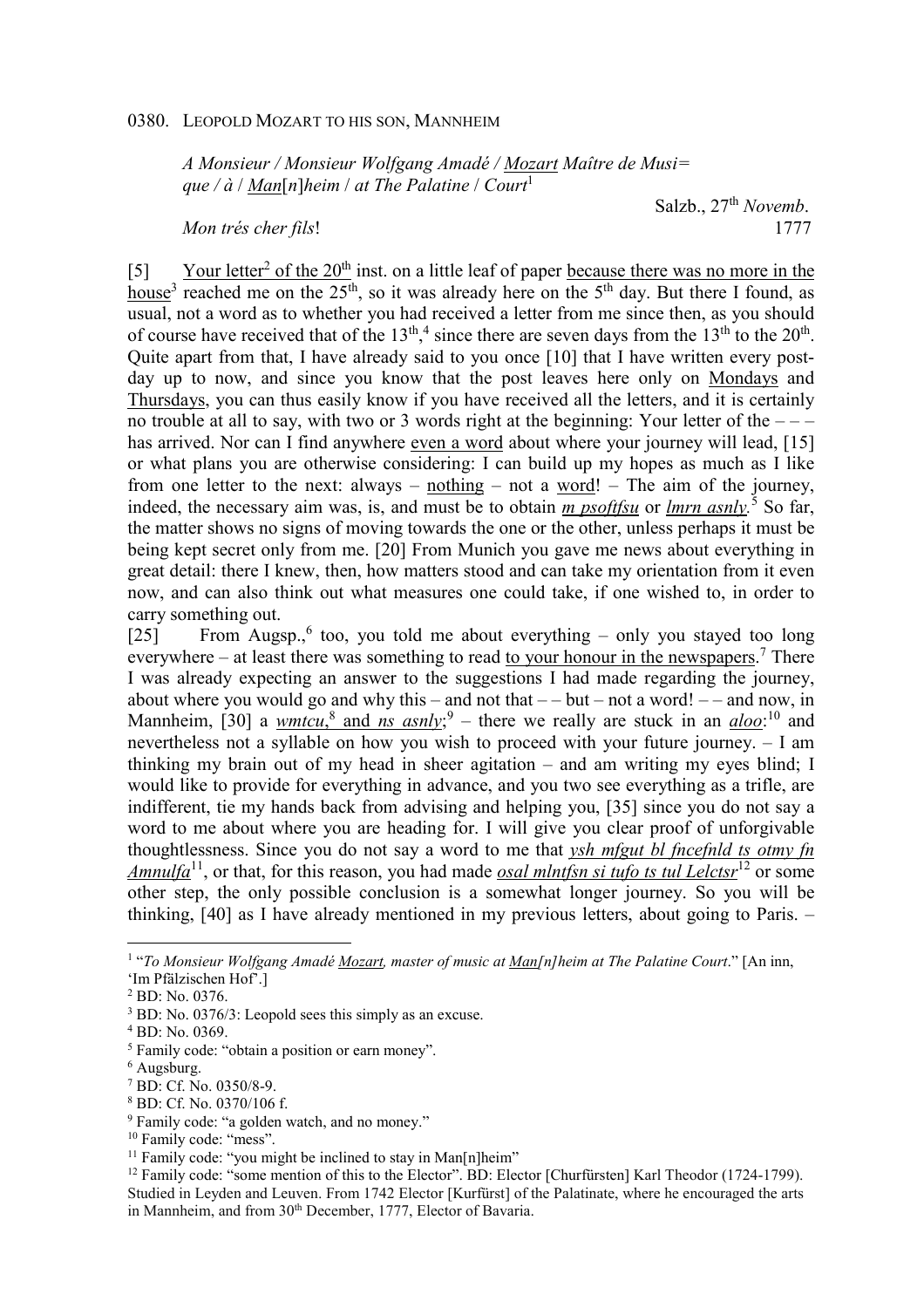You can now take any route, whichever one you wish, but you can *nlfthlr knsw nsr uspl wftu clrtmfnty*<sup>13</sup> that you will earn as much money on the way as is needed for this expensive journey. Has it then never occurred to both of you that, [45] at some point on this long route, one must provide for credit in case of emergency? *Ysh umvl nsw gst ns ihrtulr tumn Amnnhlfa*<sup>14</sup> and you are already in that situation. Once you are past Maynz, <sup>15</sup> you can no longer obtain anything from Frankfort:<sup>16</sup> if you now take out money in Manheim, you will then, with God's help, not need to take out anything in Frankfort, where there is nothing to do anyway. One can therefore [50] hope that you will make so much in Maynz, Coblenz and Bon,<sup>17</sup> visiting these 3 electors,<sup>18</sup> that you will be able to get to Brussels. On that occasion we went from  $\underline{Bon}$  to  $\underline{Cöln}$ ,<sup>19</sup> from  $\underline{Cöln}$  via  $\underline{Jüllich}^{20}$  to  $\underline{A[a]chen}$ , from Achen to Liège, then from Liège via Tirlemont to Brussels.

Achen and Lüttich are expensive places, where, in Achen, no one at all is there in winter. [55] Find the most direct route on the map, where the routes are all marked; from Cölln straight to Ma[a]strich[t] it will at most amount to around 14 German miles.<sup>21</sup> From Mastrich, the way leads by Tongers |: or Tongern in German :|  $-$  St. Trou<sup>22</sup> – Tirlemont<sup>23</sup> – and Leuven, $^{24}$  straight as a die to Brussels. –From Mastrich to Brussels it is not more than 14 German miles, and therefore, [60] from Cölln to Brussels, 28 German miles. It is thus about 3 miles further from Cölln to Brussels than from Salzburg to Augspurg, which is 25 miles, which is not significant. –

Now, since you are travelling with the post-coach and can therefore stay anywhere you please, Mastrich and Leuven are 2 places, especially the latter, where there is a large population [65] and a major university, where perhaps a concert could be organised. This is what to do: One asks the landlord about the capellmeister, music director of the place, or, if there is no such person, about the most famous musical artists. One then arranges to be taken to him, or, depending on the circumstances of his rank, to ask him to come, and one speaks with him. This way one immediately knows if the costs of the concert are high, [70] whether one can obtain a good clavier – whether one can obtain an orchestra, whether there are music lovers there  $-$  – one may thus perhaps be led immediately to someone who manages such things out of pure love of music and takes matters in hand himself etc. In short, one quickly finds out the truth of whether there is something to be done there or not – and all that in travelling clothes, without unpacking anything, only putting on a couple of beautiful rings etc. [75] This all applies if, for example, one encounters a clavier during the visit and wanted to play. And, since there are seldom great violinists in such places, you could play a concerto which is easy to accompany. But your violin is hanging on the wall: I certainly imagine it that way.  $-1$  would have some confidence about Leuven, where we N.B. alighted at The Wild Man<sup>25</sup> and were looked after very well, [80] as we paid only only 2 florins 30 kreuzers for 5 persons at midday. I have no confidence about Mastrich.

 $\overline{a}$ 

<sup>22</sup> BD: Saint Trond/Sint Truiden.

<sup>&</sup>lt;sup>13</sup> Family code: "neither know nor hope with certainty".

<sup>&</sup>lt;sup>14</sup> Family code: "You have now got no further than Mannheim".

<sup>&</sup>lt;sup>15</sup> Mainz.

<sup>16</sup> Frankfurt.

<sup>&</sup>lt;sup>17</sup> Koblenz and Bonn.

<sup>18</sup> BD: Friedrich Karl von Erthal (Mainz), Clemens Wenzel von Sachsen (Trier, resident in Koblenz), Max Friedrich von Königsegg (Cologne, resident in Bonn).

<sup>19</sup> Cologne.

<sup>20</sup> Jülich.

<sup>&</sup>lt;sup>21</sup> 1 German mile = about 7.4 km.

<sup>23</sup> BD: Cf. No. 0067/115 ff. (The journey of 1763-64).

<sup>24</sup> BD: Cf. No. 0067/121 ff. (The journey of 1763-64).

<sup>25</sup> "beym Wilden Mann". BD: Cf. Nos. 0065/158; 0067/134. (The journey of 1763-64).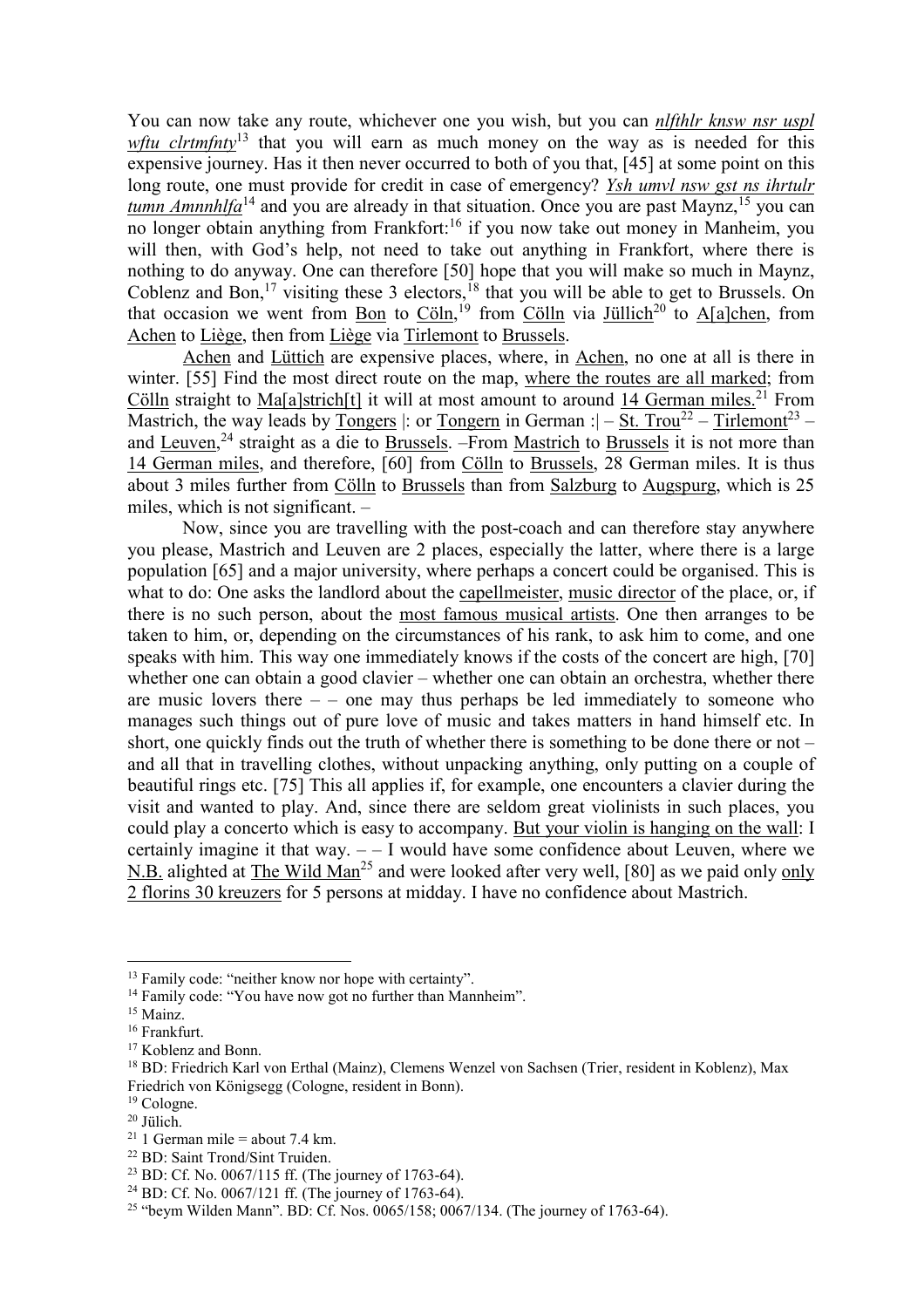Now, to come back to the previous business regarding credit.<sup>26</sup> This is the reason why you should of course have thought of writing to me about the continuation of your journey, since you clearly see that you must have credit in Brussels, since one cannot possibly [85] provide for all eventualities, and the route is so astonishingly long. Otherwise one could certainly not carry out the matter so quickly, and you would then be in danger of sitting around for 2 or 3 weeks and using up the money pointlessly. I would not venture to advise you to take the other route, via Trier and Luxenburg,<sup>27</sup> about which I wrote<sup>28</sup> to you last time, it could turn out very nastily, and I could not say [90] if there might be anything to do in any one of these places. Down there on the Rhine there are, after all, 3 Electors, and Brussels and perhaps Leuven as well. Consideration of the matter and common sense will convince you that reflection and diligent, steadfast foresight is necessary, that I do not write all this from unnecessary concern, from a terrifyingly melancholic imagination, [95] but that I am speaking from experience. Now I am waiting for where the two of you are, where you are going – in order to be able to make the further arrangements. My dear wife always writes very little, and since she nevertheless gives us news of where she is invited to dine, we do at least know that she is well – God bless her! and keep you both in good health!

[100] We are, thanks be said to God, likewise in good health, and live as well as we can alone together, since Nannerl takes care of everything, and my day passes thus: partly with my frequent duty in the church, with my pupils, then writing to you, and in the evening, from half past 5 to half past 8 at the most, sitting at the clavier with Nannerl. Everyone commends themselves – Herr Bullinger,<sup>29</sup> the esteemed godfather,<sup>30</sup> who are with me at this very moment, [105] Miss Saller<sup>[31</sup> – Mitzer];<sup>32</sup> the Hagenaurs,<sup>33</sup> the Andretters,<sup>34</sup> the Gilowskys' Cath.,<sup>35</sup> Fräulein Mosshammer,<sup>36</sup> that is the Contrôleur's little Marianne etc. etc., who did not even know that you had left. We kiss you both a million times and I am for ever, as always, your husband and father, Mzt

Father Guethrath,<sup>37</sup> vice-rector, once again suffered a stroke and has died.

 $\overline{a}$ 

 $26$  BD: Credit is necessary in light of the impending journey, cf. line 43 ff.

<sup>27</sup> Luxembourg.

<sup>28</sup> BD: Cf. No. 0378/108-110.

<sup>&</sup>lt;sup>29</sup> BD: Abbé Franz Joseph Johann Nepomuk Bullinger (1744-1810), Jesuit, private tutor, friend of the Mozart family in Salzburg, where he seems to have arrived between 1774 and 1776. House tutor to Count [Graf] Leopold Ferdinand Arco, later to Count [Graf] Sigmund ("Sigerl") Lodron. Mozart called him "his best of all friends" (cf. No. 0459/1).

<sup>30</sup> BD: Johann Gottlieb Pergmayr, Wolfgang's godfather.

<sup>31</sup> "Jgf. Sallerl". BD: Maria Anna Rosalia Walburga Joly [Joli] (1723-1788), usually referred to in the correspondence as "Sallerl", was for many years a friend of the Mozart family, especially Nannerl and Wolfgang, with whom she exchanged humorous poems (cf. Nos. 0391/75 ff.; 0394/64 ff.). She was the daughter of the Salzburg Royal Confectioner [Konfektmeister] Mathias Joly.

<sup>32</sup> BD: Maria Anna Raab († 1788, aged 78), along with "Joly Sallerl" (cf. No. 0062/41) one of the most faithful friends of the family. Rented out the first floor of her house, the "Tanzmeisterhaus" ["Dancing Master's House"] to the Mozarts from 1773 until Leopold's death in 1787.

<sup>33</sup> BD: Family of Johann Lorenz Hagenauer (1712-1792), Salzburg merchant. Friend of the Mozarts and their landlord 1747-1773. Cf. No. 0032.

<sup>34</sup> BD: Family of Johann Ernst von Antretter, Esquire [Edlen von Antretter], († 1792), Imperial Knight [Reichsritter], farmer and Regional Chancellor to the Parliament of the Estates [Landschaftskanzler], Royal War Adviser [Hofkriegsrat]. After his administrative career, he ran into debt and died insane in a religious house.

<sup>35</sup> BD: "Katherl, Katerl, Catherl", Katharina Gilowsky (1750-1802), daughter of court surgeon Wenzel Andreas Gilowsky, member of the airgun club of earlier years, frequenter of the Mozart family home. Sometime governess to the children of Leopold Andreas, Count [Graf] Plaz.

<sup>36</sup> BD VIII: Daughter of the court kitchen supervisor.

<sup>&</sup>lt;sup>37</sup> BD: Father Rupert Carl Joseph von Gutrath (1723-1777). Joined the Benedictine monastery of Saint Peter in 1741; from 1752-1777 professor in various branches of theology. Died on 21<sup>st</sup> November, 1777.